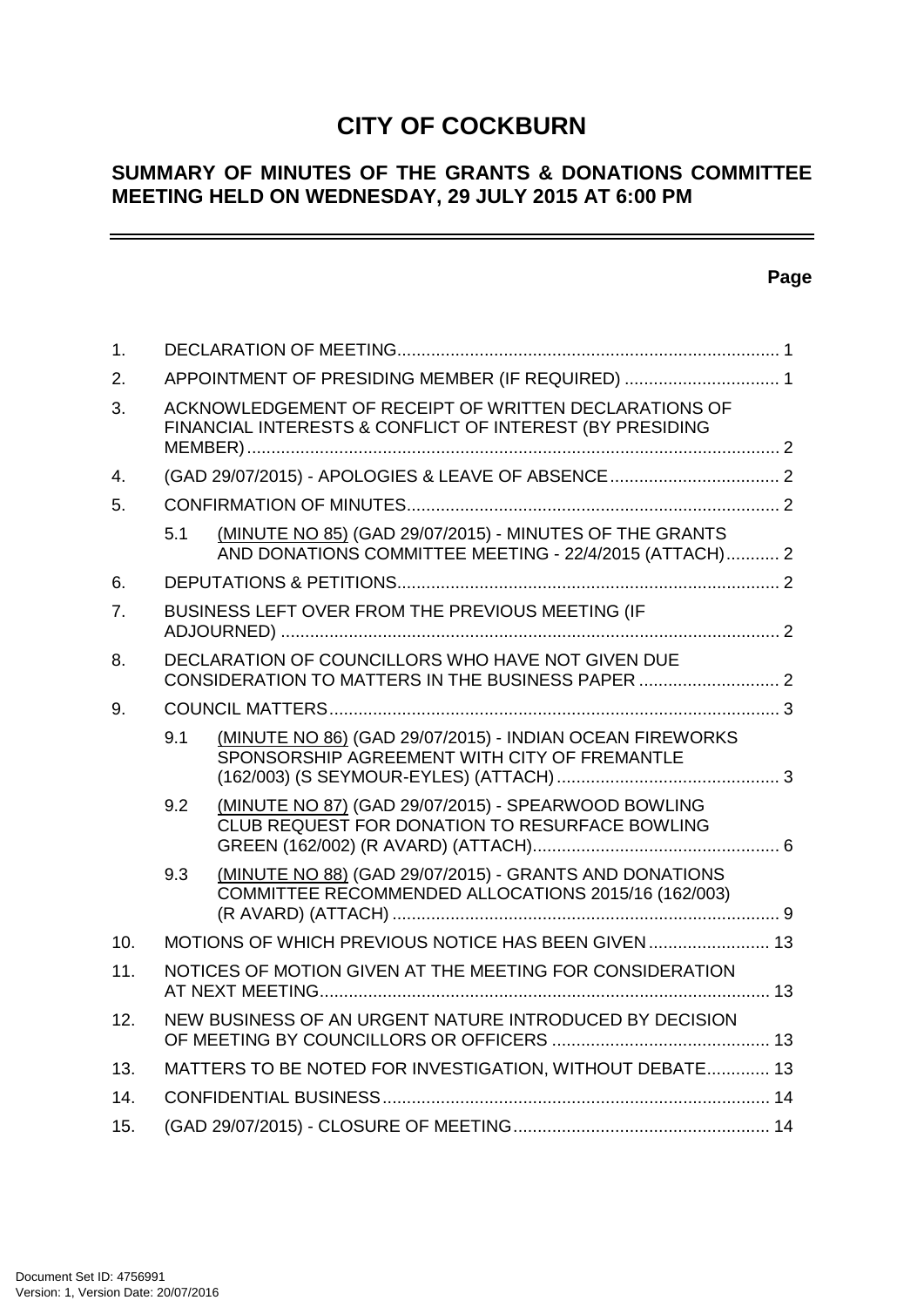Document Set ID: 4756991<br>Version: 1, Version Date: 20/07/2016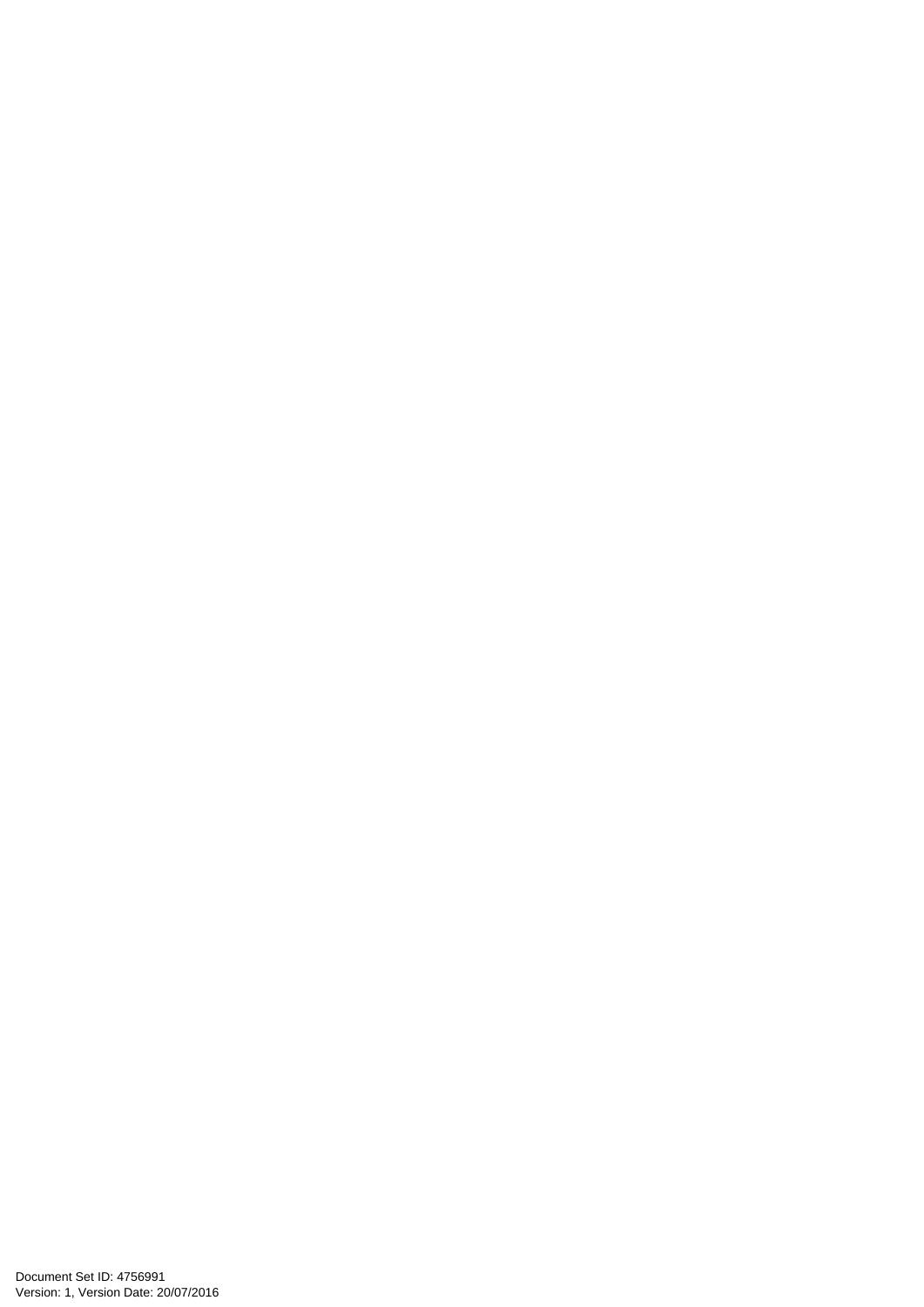# **CITY OF COCKBURN**

# **MINUTES OF THE GRANTS & DONATIONS COMMITTEE MEETING HELD ON WEDNESDAY, 29 JULY 2015 AT 6:00 PM**

#### **PRESENT:**

| Mr L. Howlett  | $\sim$           | Mayor                                |
|----------------|------------------|--------------------------------------|
| Mr S. Portelli | $\sim$           | <b>Councillor (Presiding Member)</b> |
| Ms L. Wetton   | $\sim$ 100 $\mu$ | Councillor                           |
| Mr P. Eva      | $\sim$           | Councillor                           |
|                |                  |                                      |

#### **IN ATTENDANCE:**

| Mr R. Avard   | - | <b>Manager, Community Services</b> |
|---------------|---|------------------------------------|
| Ms M. Bolland |   | Grants & Research Officer          |

#### **1. DECLARATION OF MEETING**

The Manager, Community Services declared the meeting open, the time being 6:10pm.

#### **2. APPOINTMENT OF PRESIDING MEMBER (If required)**

The Manager, Community Services advised that in the absence of the appointed Presiding Member, and pursuant to Section 5.44 of the Local Government Act, 1995 he had been delegated the power to preside at the Grants and Donations Committee Meeting held on 29 July 2015 and to conduct the election to determine the Presiding Member of the Committee, in accordance with Schedule 2.3 Division 1 of the Act.

The Manager, Community Services called for nominations and received a nomination for Clr Steve Portelli to be appointed Presiding Member for the meeting, from Clr Lyndsey Wetton.

There being no further nominations, Clr Steve Portelli was duly declared Presiding Member.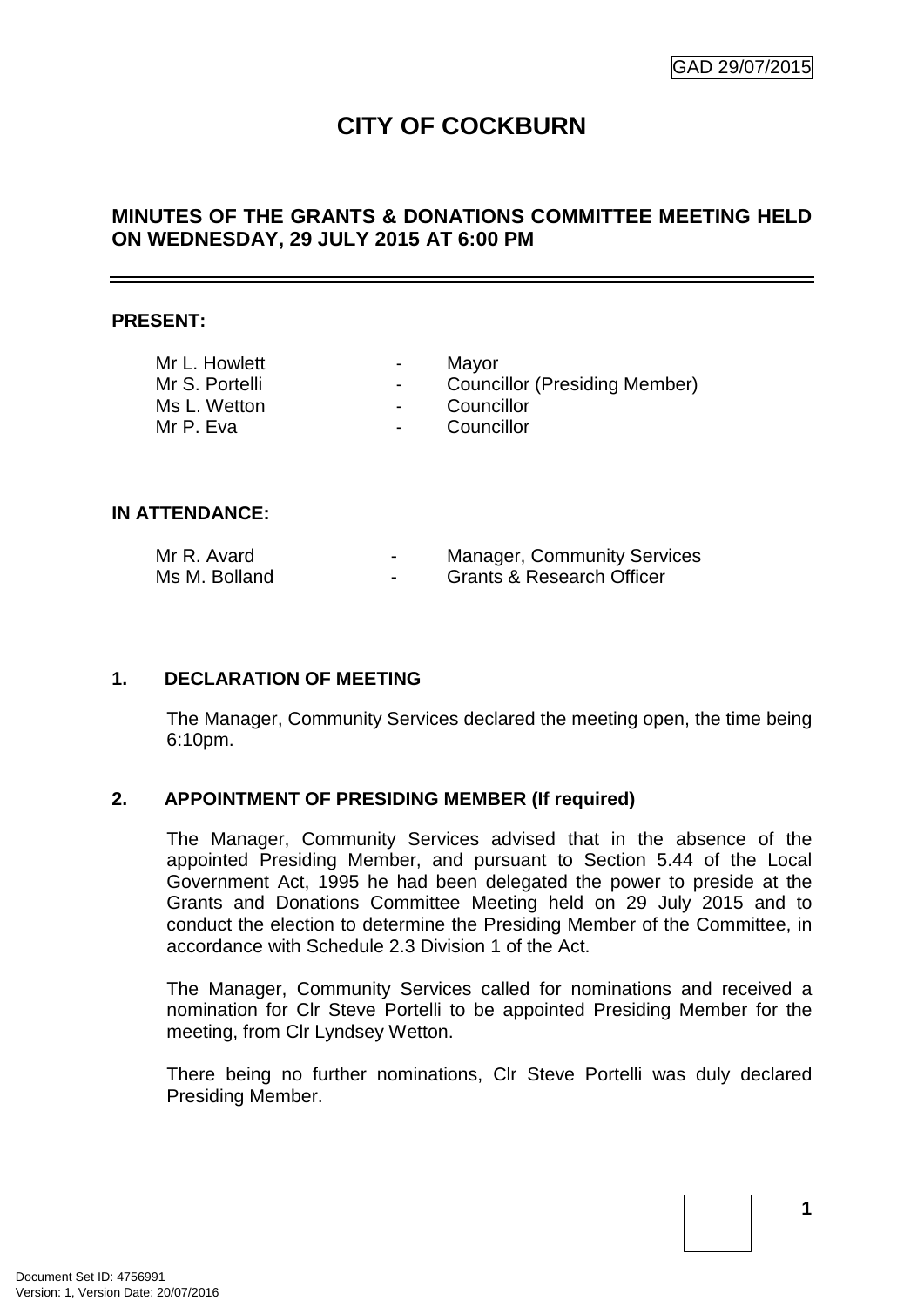## **3. ACKNOWLEDGEMENT OF RECEIPT OF WRITTEN DECLARATIONS OF FINANCIAL INTERESTS & CONFLICT OF INTEREST (BY PRESIDING MEMBER)**

Nil

## **4. (GAD 29/07/2015) - APOLOGIES & LEAVE OF ABSENCE**

| Deputy Mayor Carol Reeve-Fowkes | $\sim$         | Apology |
|---------------------------------|----------------|---------|
| <b>CIr Stephen Pratt</b>        | $\sim$         | Apology |
| Clr Yaz Mubarakai               | $\blacksquare$ | Apology |

## **5. CONFIRMATION OF MINUTES**

## **5.1 (MINUTE NO 85) (GAD 29/07/2015) - MINUTES OF THE GRANTS AND DONATIONS COMMITTEE MEETING - 22/4/2015 (ATTACH)**

#### **RECOMMENDATION**

That the minutes of the Grants and Donations Committee meeting held on 22 April 2015 be adopted as a true and accurate record.

#### **COMMITTEE DECISION**

MOVED Clr L Wetton SECONDED Clr P Eva that Council adopt the Minutes of the Grants and Donations Committee meeting held on 22 April 2015 as a true and accurate record.

**CARRIED 4/0**

## **6. DEPUTATIONS & PETITIONS**

Nil

## **7. BUSINESS LEFT OVER FROM THE PREVIOUS MEETING (IF ADJOURNED)**

Nil

## **8. DECLARATION OF COUNCILLORS WHO HAVE NOT GIVEN DUE CONSIDERATION TO MATTERS IN THE BUSINESS PAPER**

Nil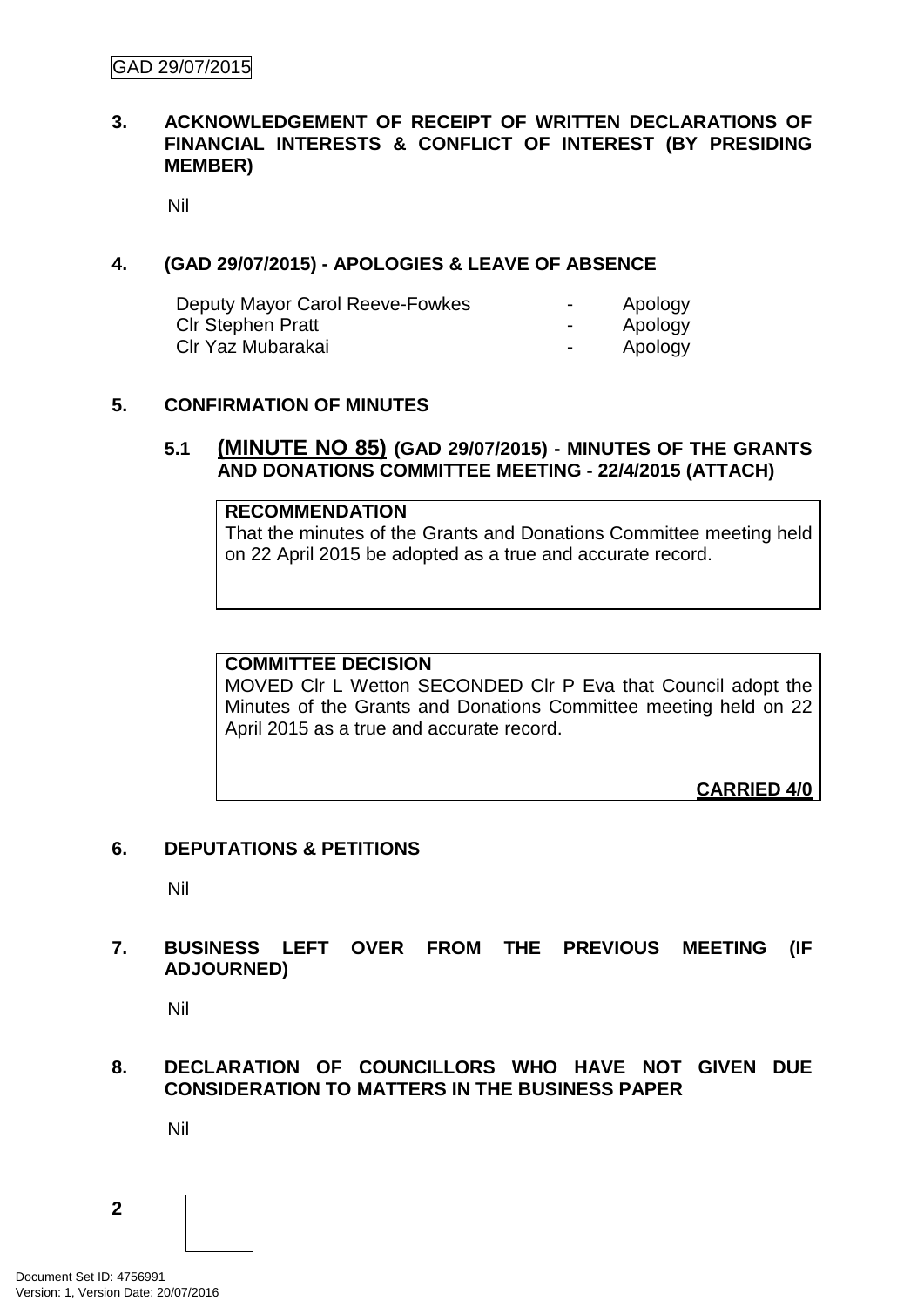## **9. COUNCIL MATTERS**

## **9.1 (MINUTE NO 86) (GAD 29/07/2015) - INDIAN OCEAN FIREWORKS SPONSORSHIP AGREEMENT WITH CITY OF FREMANTLE (162/003) (S SEYMOUR-EYLES) (ATTACH)**

## **RECOMMENDATION**

That Council provide an annual donation of \$25,000 (plus GST), for a three-year period up to and including 2018, from the Grants and Donations Budget to the City of Fremantle, to co-host the Indian Ocean Fireworks event on Australia Day, and agree to the terms and conditions outlined in the Sponsorship Agreement attached to the Agenda.

# **COMMITTEE RECOMMENDATION**

MOVED Mayor L Howlett SECONDED Clr P Eva that the recommendation be adopted.

**CARRIED 4/0**

## **COUNCIL DECISION**

## **Background**

Since 2007, the City of Fremantle has held a fireworks display in Fremantle on Australia Day. In 2011, the City of Cockburn agreed to become a Sponsorship Partner to contribute to the fireworks display, which is now known as the Indian Ocean Fireworks.

The latest three-year agreement expired in the 2014/15 financial year and the City of Fremantle has proposed a new three-year Sponsorship Agreement for the event in 2016, 2017 and 2018.

#### **Submission**

The proposed Indian Ocean Fireworks Agreement is attached to the Agenda.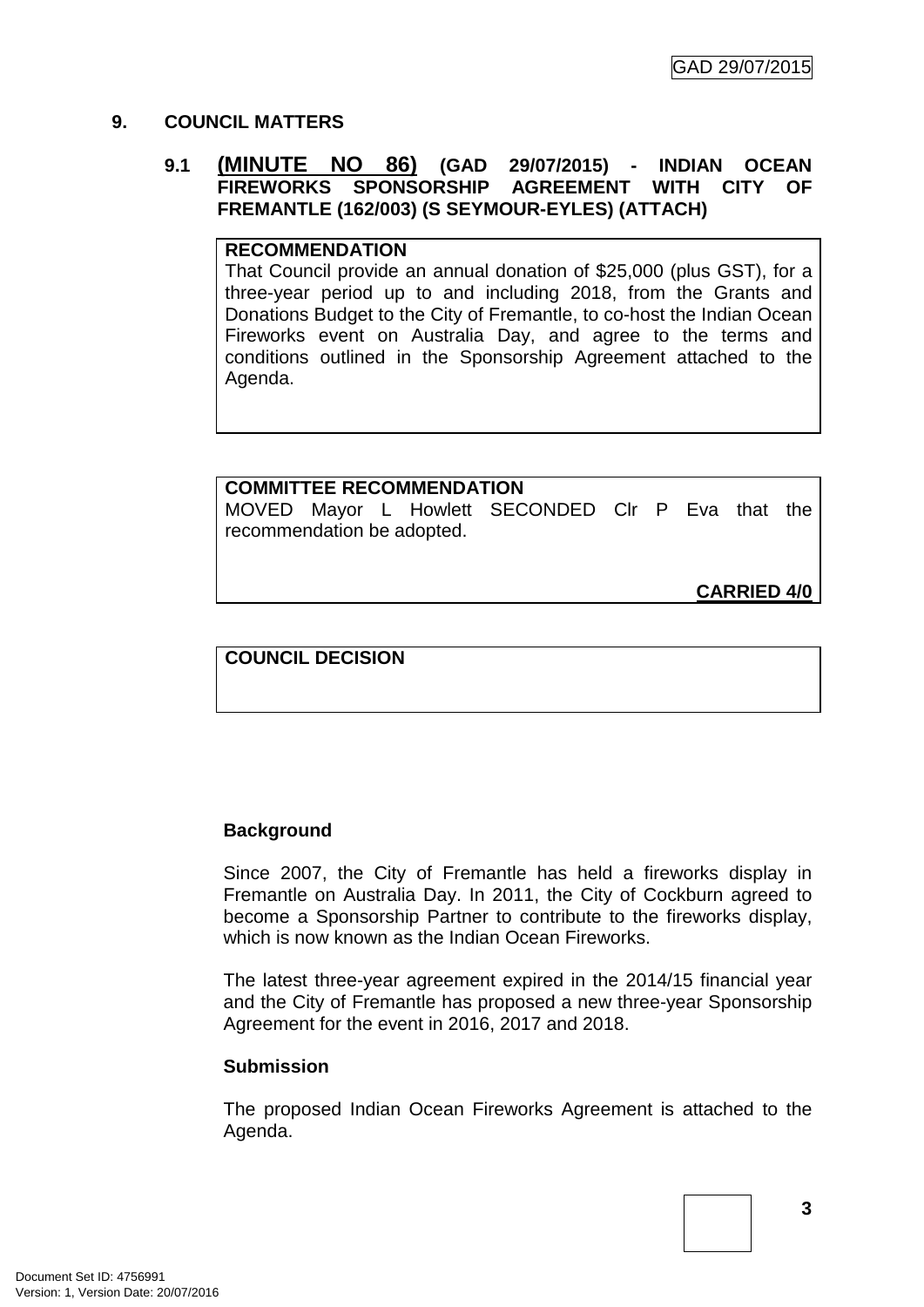## **Report**

#### The Event

On Australia Day each year, the night sky above Bathers Beach and Fishing Boat Harbour in Fremantle comes alive with a 20-minute display of fabulous fireworks (with simulcast) from 8pm. Prior to the fireworks display from 4pm, the Esplanade Reserve is filled with music, food, roving entertainers and kids' activities.

#### Attendance

It is anticipated that in excess of 40,000 people will enjoy the atmosphere of the Australia Day Celebrations and the Indian Ocean Fireworks display at Bathers Beach in 2016 with expected attendance numbers to increase each year.

#### **Participation**

In 2015, the fireworks were viewed by a large cross section of many age demographics, music tastes and different backgrounds from Perth's coastal suburbs, north and south of the river. The Indian Ocean Fireworks display is seen as a relaxed family orientated fun event.

According to the independent market research and evaluation undertaken by Asset Research for the 2015 event, it shows that the majority of respondents (91.1%) who had visited Fremantle on Australia Day were 'at least' satisfied with the experience they had. 31.1% of these respondents were very satisfied with the experience, with a further 60.0% being satisfied.

A total of 96 survey respondents on the day came from suburbs within the City of Cockburn (up from 89 in 2014). This represented 32.7% of all Perth metropolitan area respondents (31.1% in 2014) and 29.5% of all survey respondents (28.3% in 2015). This represents a continuation in the growth of respondents coming from the Cockburn area in this survey period.

## Sponsorship Agreement

For the City's \$25,000 (plus GST) contribution, the Sponsorship Agreement proposes a list of Sponsorship Partner Benefits (Item 8 in the Schedule to the Agreement) including:

• Recognition of the Sponsorship Partner as a partner in the event on all forms of printed advertising and promotional material in relation to the event and published before, during and after the event.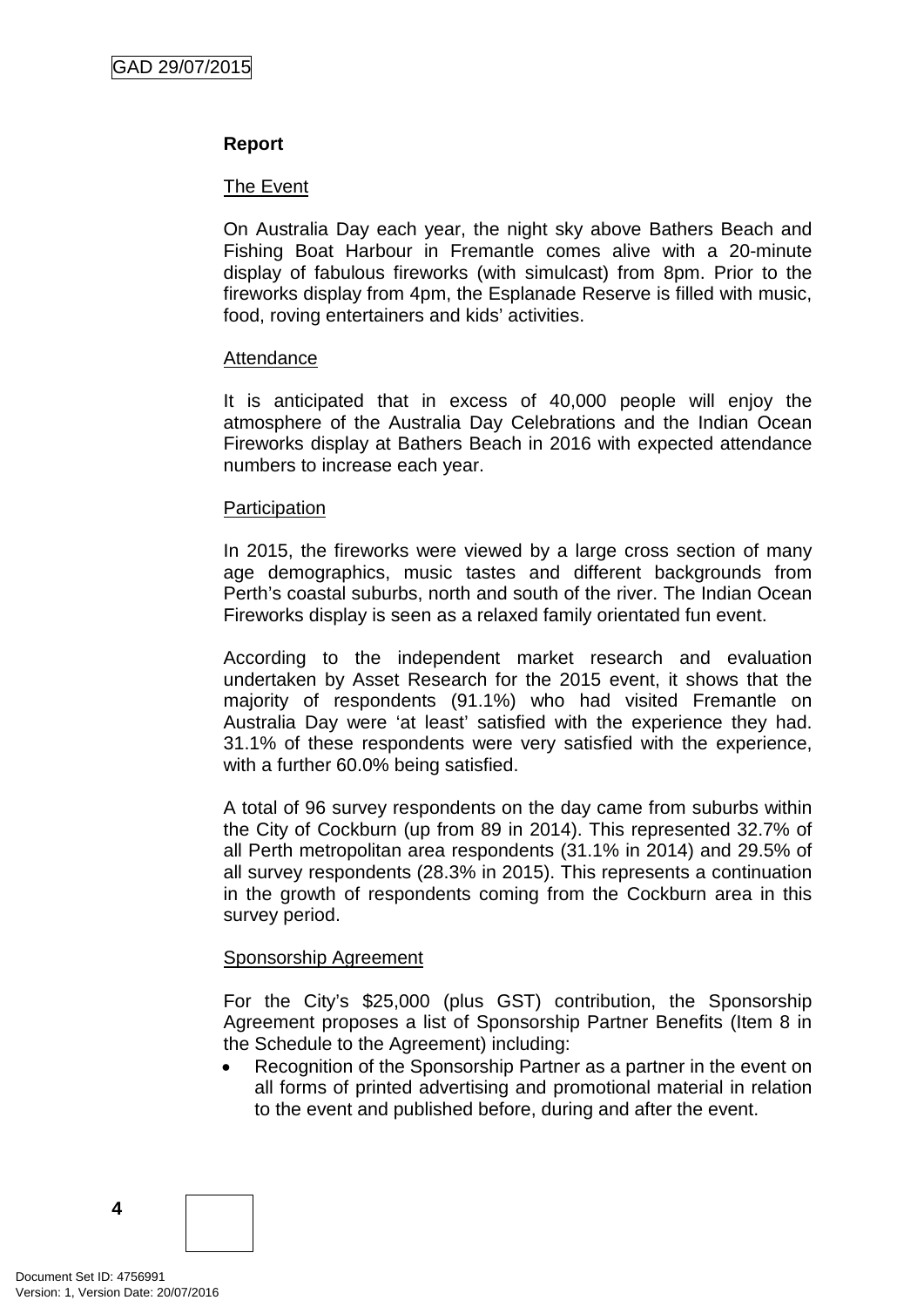- 30 invitations (free of charge) to the VIP function at Bather's Beach House.
- An evaluation report of the Sponsorship Partnership arrangement by 1 March in each year.

## **Strategic Plan/Policy Implications**

## **Community & Lifestyle**

- Communities that are connected, inclusive and promote intergenerational opportunities.
- Communities that take pride and aspire to a greater sense of community.
- Promotion of active and healthy communities.

#### **Leading & Listening**

• A responsive, accountable and sustainable organisation.

## **Budget/Financial Implications**

An allocation of \$25,000 (plus GST) from the 2015/16 Grants and Donations Budget has been recommended.

#### **Legal Implications**

If Council agrees to the proposed Sponsorship terms and conditions, as contained in the proposed Indian Ocean Fireworks Agreement attached to the Agenda, it will enter into a legal agreement with the City of Fremantle for a term of three years.

## **Community Consultation**

An independent Asset Research evaluation survey is conducted each year to gauge community satisfaction. For the 2015 event it shows that the majority of respondents (91.1%) who had visited Fremantle on Australia Day were 'at least' satisfied with the experience they had. 31.1% of these respondents were very satisfied with the experience, with a further 60.0% being satisfied.

## **Attachment(s)**

1. Proposed Indian Ocean Fireworks Agreement with the City of Fremantle.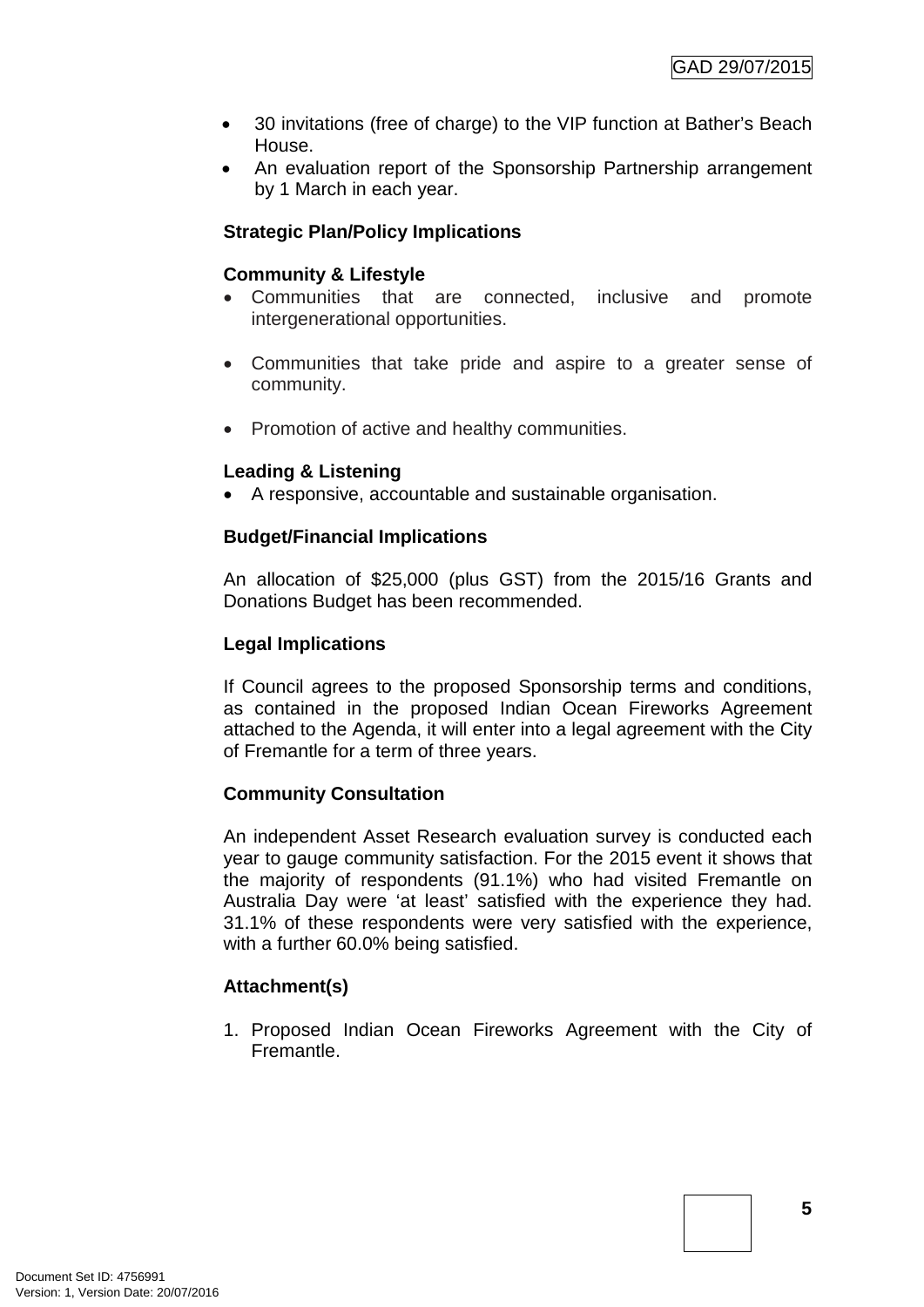# **Advice to Proponent(s)/Submissioners**

The City of Fremantle has been advised that the proposed Agreement will be presented to the Grants and Donations Committee on Wednesday 29 July 2015 and the Committee's recommendations will go to the August Council Meeting for a decision.

## **Implications of Section 3.18(3) Local Government Act, 1995**

Nil

# **9.2 (MINUTE NO 87) (GAD 29/07/2015) - SPEARWOOD BOWLING CLUB REQUEST FOR DONATION TO RESURFACE BOWLING GREEN (162/002) (R AVARD) (ATTACH)**

**RECOMMENDATION** That Council:

- (1) contribute up to one-third of the cost of resurfacing one of the synthetic bowling greens at Spearwood Bowling Club, to a maximum contribution of \$57,300 (plus GST), and
- (2) the works in (1) above be to a standard to allow the Club to retain eligibility for pennant competitions.

## **COMMITTEE RECOMMENDATION**

MOVED Mayor L Howlett SECONDED Clr P Eva that the recommendation be adopted.

**CARRIED 4/0**

**COUNCIL DECISION**

# **Background**

Spearwood Bowling Club was established in 1993 and is located on Azelia Road at the Dalmatinac Club in Spearwood. The bowling greens

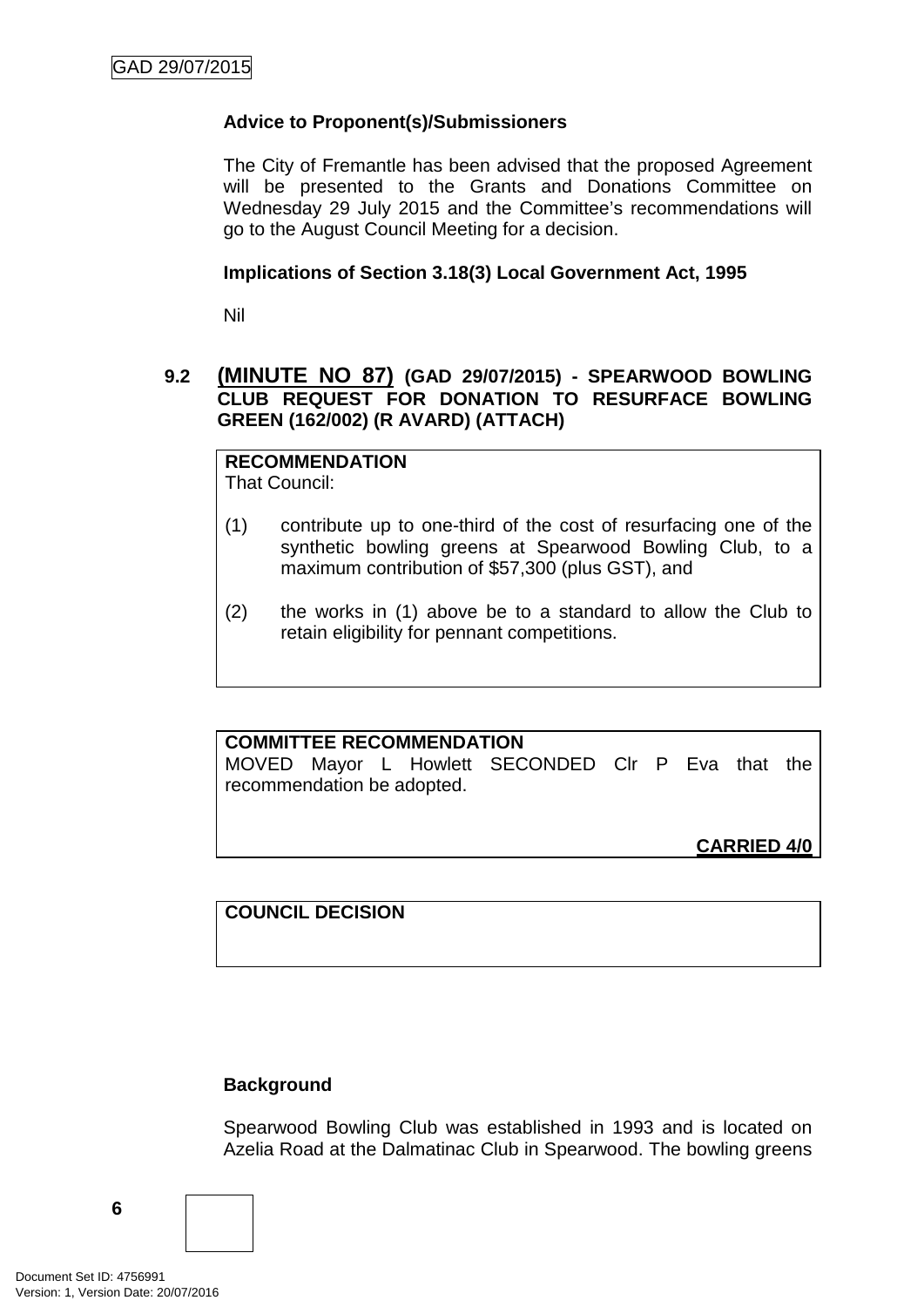are on City of Cockburn land leased to the Club. The Club currently has 99 members and the close proximity of the Cockburn Bowling and Recreational Club limits the membership growth of both clubs as they compete for members. The Club has three greens in use and all need replacement as they have had seven years of use. On a weekly basis there are 50 people who regularly use the greens about three times a week.

## **Submission**

The request letter from Spearwood Bowling Club and a quote for the resurfacing works (Option B) is attached to the Agenda.

## **Report**

The Spearwood Bowling Club have advised that they are currently having some major problems with their synthetic bowling greens, which have now deteriorated to a point that they may not pass inspection by Bowls WA. This may result in the Club's exclusion from the next pennant competition which will commence towards the end of October 2015.

The Club must urgently resurface at least one bowling green to satisfy Bowls WA standards to retain eligibility for pennant competition. Funds required for this short-term fix are approximately \$171,900 (plus GST), as indicated in "Option B" in the attached quote. Currently neither the club nor its members are in a financial position to cover this entire cost.

The Club has requested Council support for a grant application to the Department of Sport and Recreation (DSR) Community Sporting and Recreation Facilities Fund (CSRFF) for the funding to be shared between the Club, Council and the State Government on the basis of one-third of the cost, or \$57,300 (plus GST), being contributed by each party.

The Club proposes to raise its contribution through a mixture of fundraising, member donations and a loan for the remainder.

It is proposed that the Grants and Donations Committee make a oneoff \$57,300 (plus GST) allocation from its 2015/16 Budget on the condition that the other \$114,600 (plus GST) is externally funded.

## **Strategic Plan/Policy Implications**

## **Infrastructure**

• Community facilities that meet the diverse needs of the community now and into the future.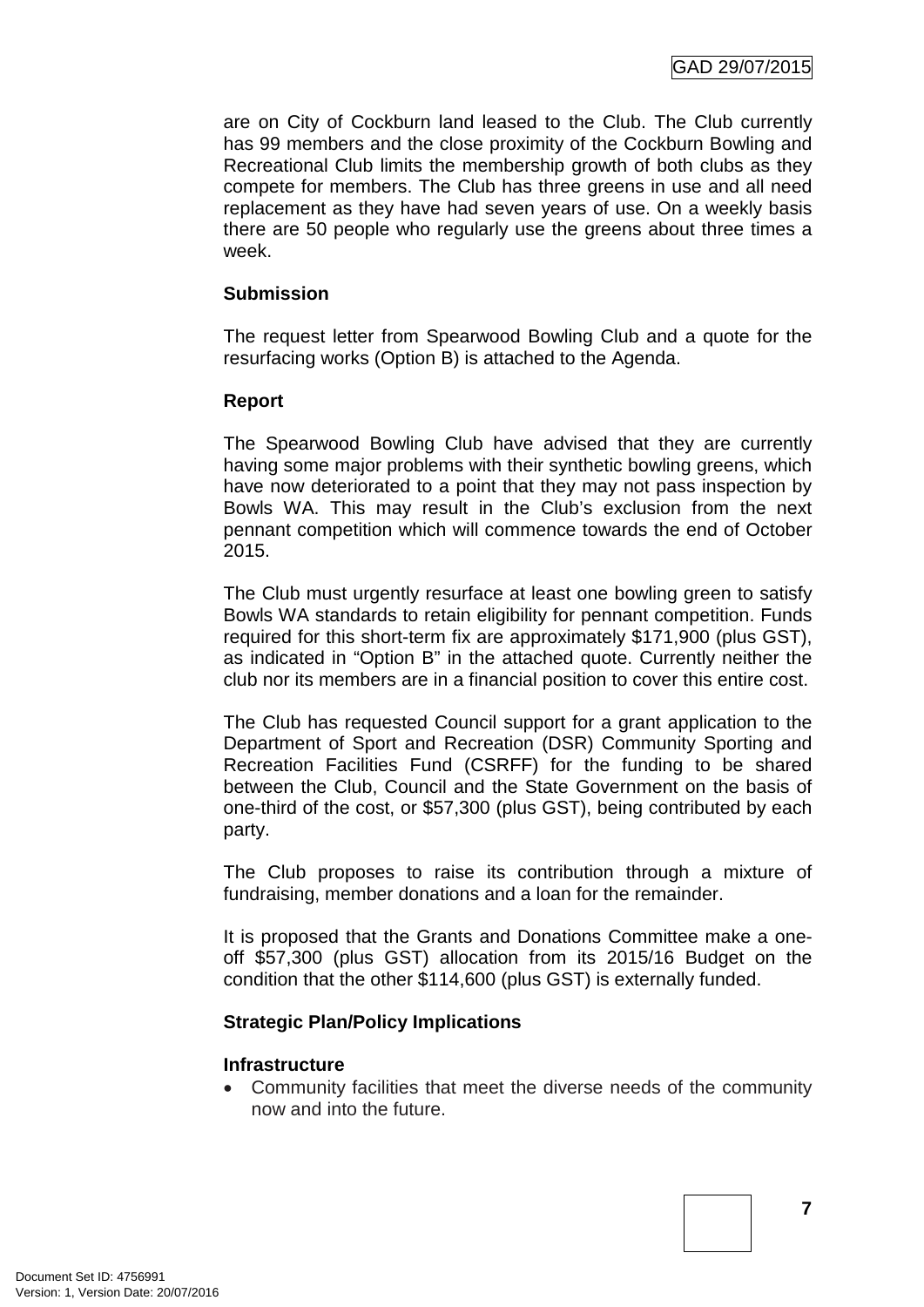# **Community & Lifestyle**

- Community environments that are socially cohesive and embrace diversity.
- Promotion of active and healthy communities.

#### **Leading & Listening**

• A responsive, accountable and sustainable organisation.

#### **Budget/Financial Implications**

An allocation of \$57,300 (plus GST) from the 2015/16 Grants and Donations Budget has been recommended on the condition that the other \$114,600 (plus GST) is externally funded.

#### **Legal Implications**

Nil

#### **Community Consultation**

Nil

## **Attachment(s)**

1. Spearwood Bowling Club Request Letter and Quote for the Resurfacing Works (Option B).

## **Advice to Proponent(s)/Submissioners**

The Spearwood Bowling Club has been advised that request will be considered by the Grants and Donations Committee on Wednesday 29 July 2015 and the Committee's recommendations will go to the August Council Meeting for a decision.

## **Implications of Section 3.18(3) Local Government Act, 1995**

Nil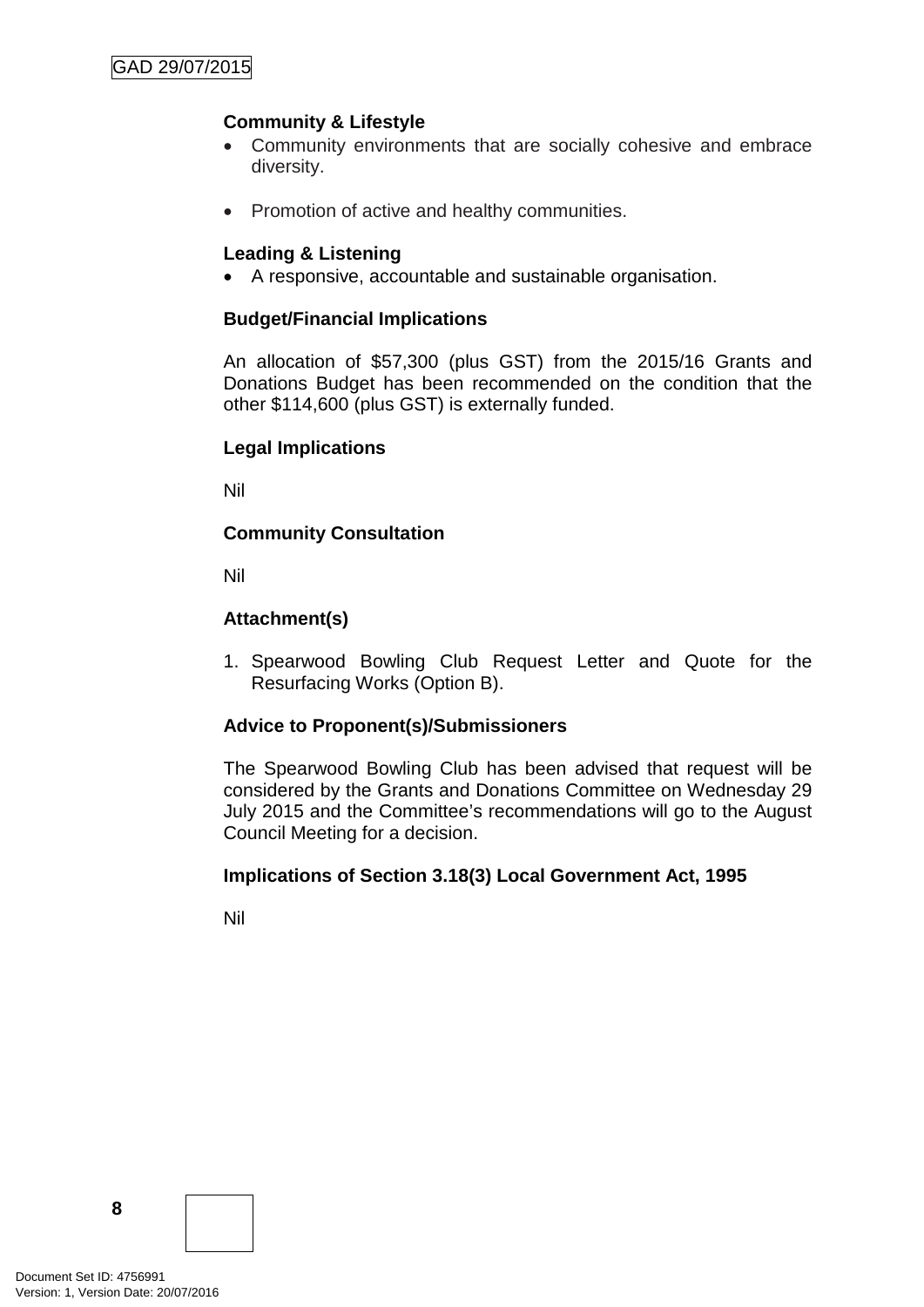## **9.3 (MINUTE NO 88) (GAD 29/07/2015) - GRANTS AND DONATIONS COMMITTEE RECOMMENDED ALLOCATIONS 2015/16 (162/003) (R AVARD) (ATTACH)**

# **RECOMMENDATION**

That Council:

- (1) adopt the grants, donations, and sponsorship recommended allocations for 2015/16 as attached to the agenda, and
- (2) advertise the availability of the grants, donations and sponsorships in two instalments closing 30 September 2015 and 31 March 2016 respectively.

## **COMMITTEE RECOMMENDATION**

MOVED Mayor L Howlett SECONDED Clr L Wetton that the recommendation be adopted.

**CARRIED 4/0**

# **COUNCIL DECISION**

# **Background**

Council approved a budget for grants and donations for 2015/16 of \$1,200,000. The Grants and Donations Committee is empowered to recommend to Council how these funds are to be distributed.

## **Submission**

The City received funding requests from:

- City of Fremantle Indian Ocean Fireworks Sponsorship Agreement (Agenda Item 9.1 and Attachment)
- Spearwood Bowling Club (Agenda Item 9.2 and Attachment)
- Native ARC (Report Attached)
- Cockburn Wetlands Education Centre (Report Attached)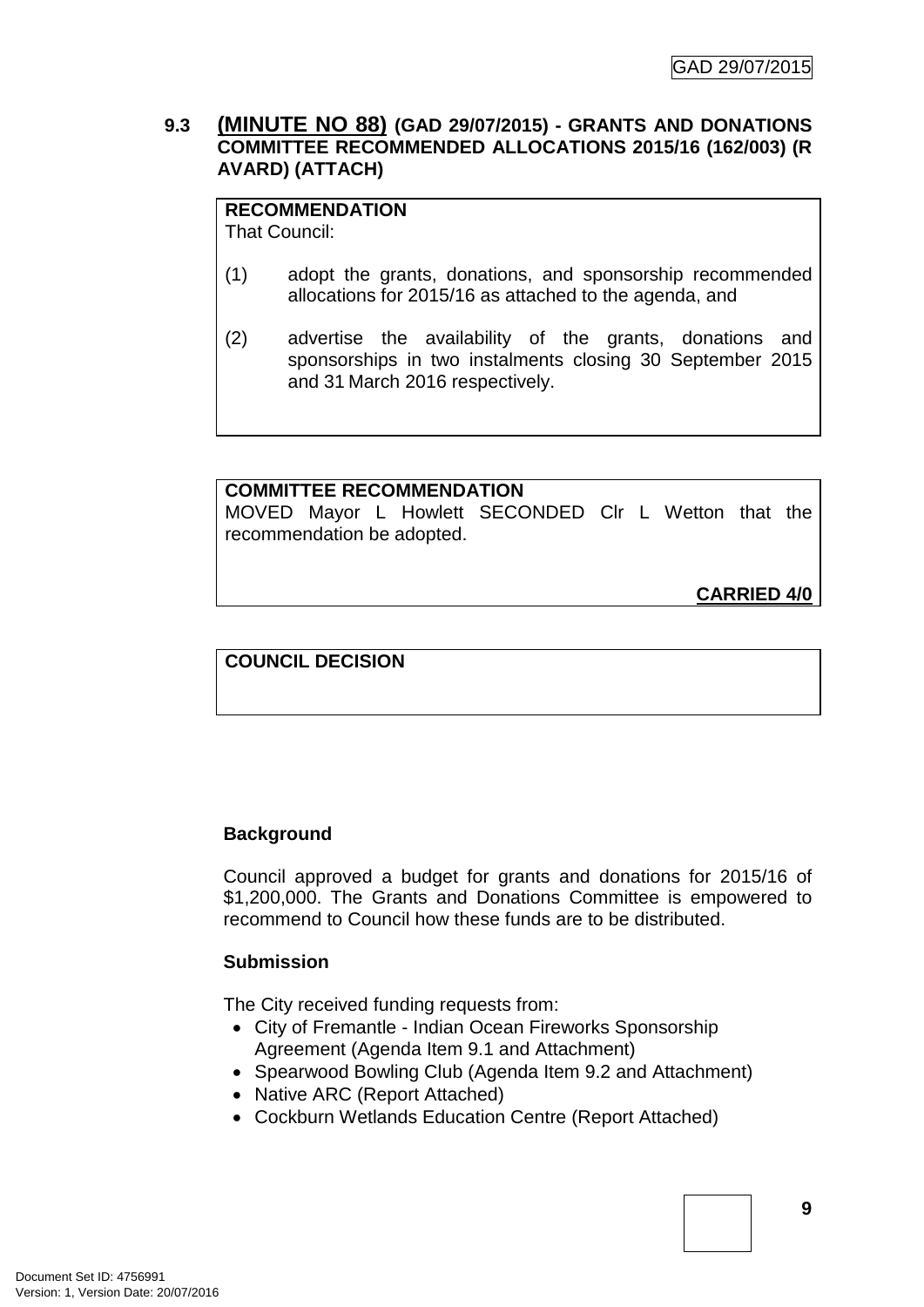## **Report**

## **Committed/Contractual Donations**

As can be seen in the Budget attachment, a number of donations are deemed to be committed by legal agreements, such as leases, or by Council Decision.

There is one new proposed commitment for the 2015/16 financial year:

• Spearwood Bowling Club (as to Agenda Item 9.2 and Attachment)

And there are three ongoing commitments that require approval for the 2015/16 financial year:

- City of Fremantle Indian Ocean Fireworks Sponsorship Agreement (as to Agenda Item 9.1 and Attachment)
- A donation to support the administration costs of Native ARC of \$87,921.91.
- A donation to support the administration costs of Cockburn Wetlands Education Centre of \$87,921.91.

At its meeting on 14 August 2014, the following Council Decision was approved:

*That Council:*

- *(1) approve the contribution sponsorship request from both the Cockburn Wetlands Education Centre and Native ARC for funding towards the annual administration costs for each organisation (Cockburn Wetlands Education Centre \$86,708 and Native ARC \$86,708) for a period of four years indexed annually according to Perth consumer price index, and coinciding with the terms of their leases and also being subject to:*
	- *1. The Cockburn Wetlands Precinct members providing an annual report detailing their progress in meeting designated joint Key Performance Indicators as endorsed previously by Council.*
	- *2. The Cockburn Wetlands Education Centre and Native ARC each providing a separate annual report which summarises the previous 12 months activities and their progress in meeting designated individual key performance indicators previously endorsed by Council.*

Native ARC and Cockburn Wetlands Education Centre have provided their reports for 2015-16, which are attached to the agenda, and it is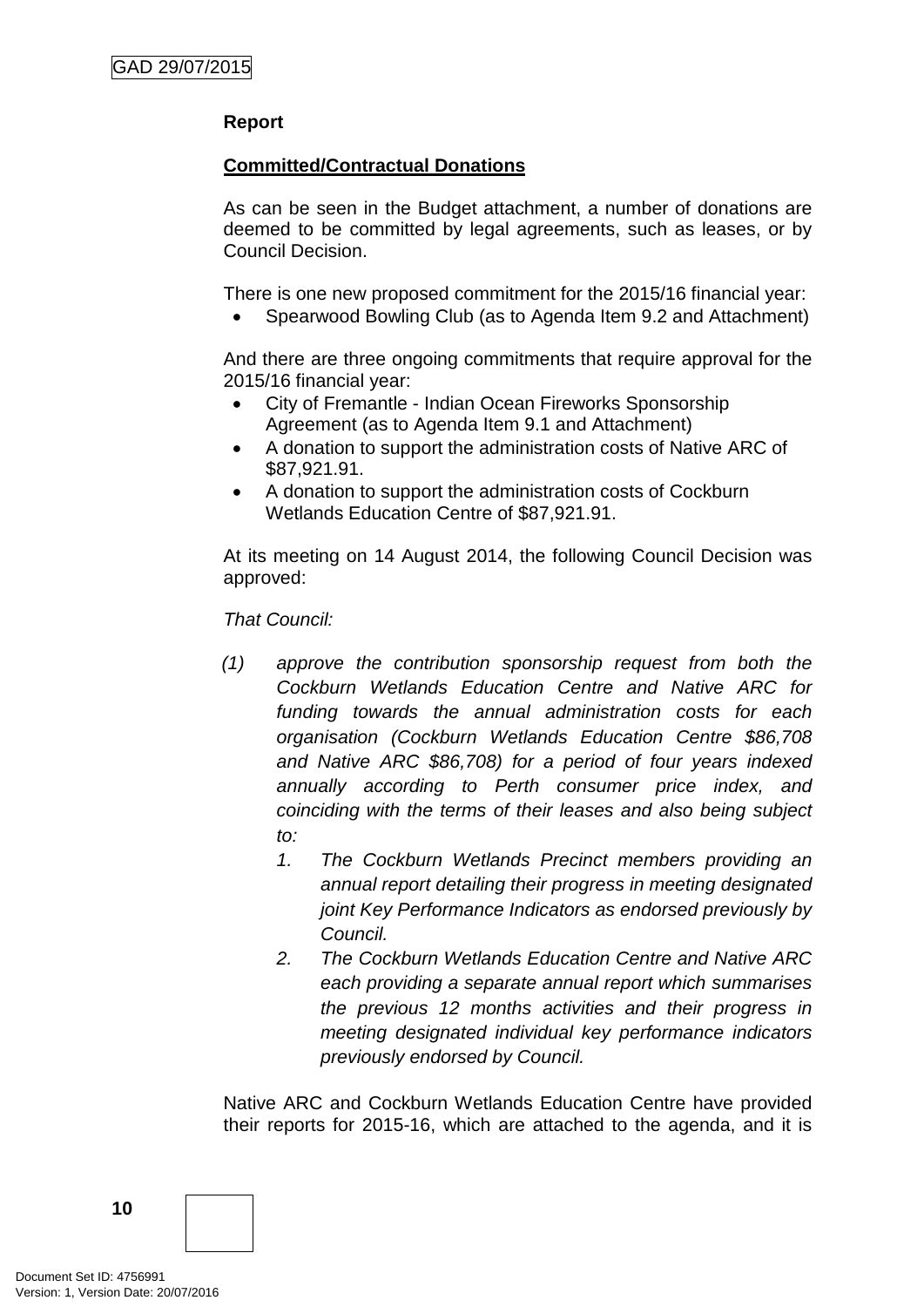recommended to approve the 2015/16 donation of \$87,921.91 (including CPI of 1.4%) to each organisation.

The total for committed/contractual donations will be \$496,000.

# **Grants**

As can be seen in the Budget attachment, there are a number of grants for which there are established criteria and processes in place.

The 2015/16 Budget includes small increases in the following allocations based on the previous year's expenditure and predicted expenditure for 2015/16:

- Sustainability Grants Program
- Grants General Welfare
- Alcoa Cockburn Community Projects Fund
- Environmental Education Initiatives Program
- Grants to Schools

The 2015/16 Budget includes decreases in the following allocations based on little to no expenditure in the previous year:

- Len Packham Hall Hire Subsidy (Burdiya)
- Safety House/Walk to School Program

There are no other significant changes from last financial year in the new allocations.

The total proposed for grants is \$439,000.

## **Donations**

It is proposed that Council will seek applications for Donations from not-for-profit organisations in two instalments. It is proposed for 2015/16 to have the first round closing on 30 September 2015 and the second round closing on 31 March 2016.

Applications for Donations will be assessed under policy ACS2, and a report presented to the Committee for its deliberation. The Committee will then consider the requests for Donations and make a recommendation to Council.

Due to an increased demand for Donations in 2014/15, it is proposed to increase the allocation for Donations from \$196,300 to \$210,000 for 2015/16.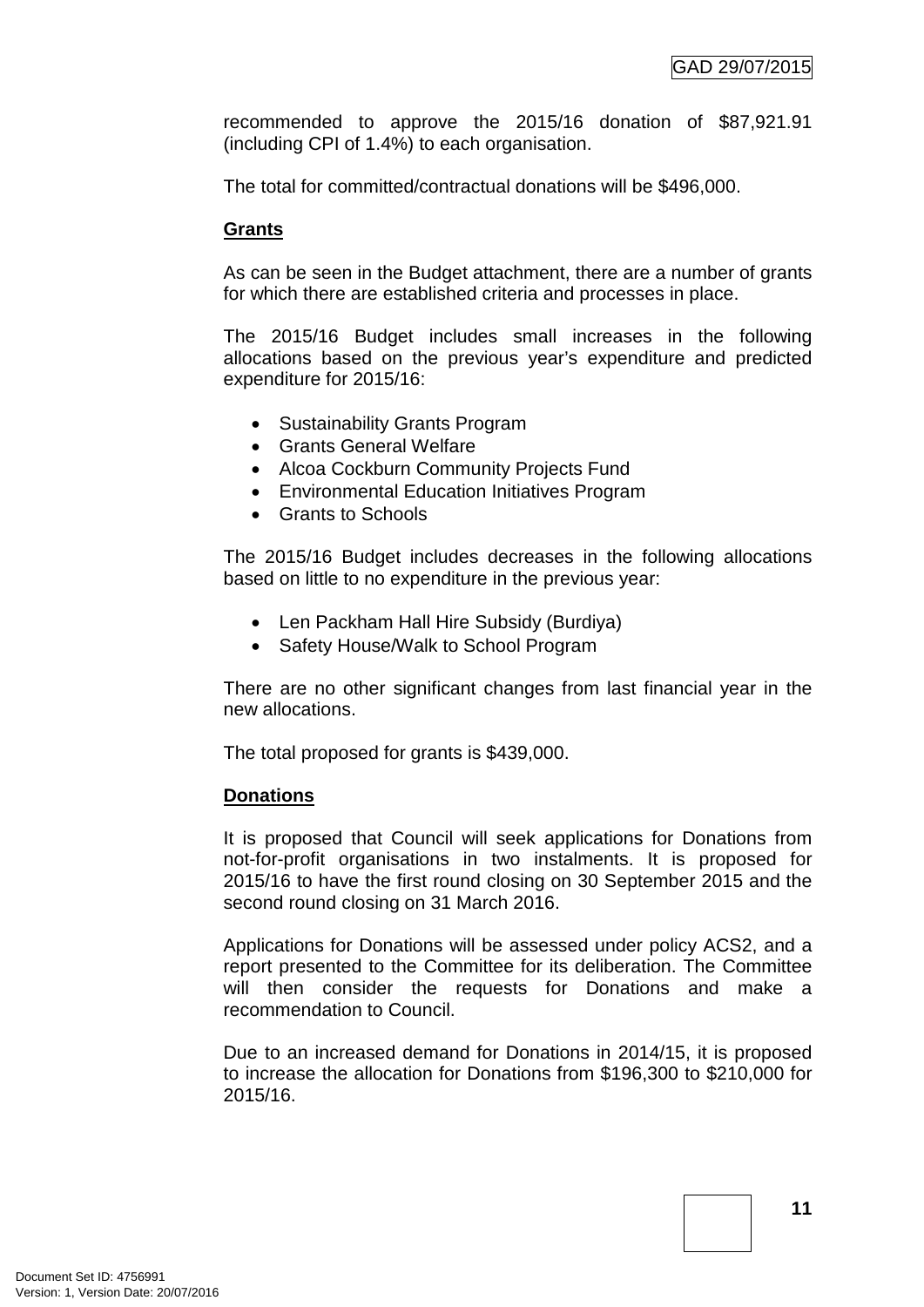# **Sponsorship**

It is proposed to allocate \$55,000 of the 2015/16 Grants and Donations Budget to the Sponsorship program, to reflect the actual expenditure in 2014/15 and allow for a small increase.

It is proposed to seek applications for Sponsorship for Groups in line with the other funding opportunities closing on 30 September 2015 and 31 March 2016, other than Sponsorship for Individuals, where applications are invited all year round.

## **Strategic Plan/Policy Implications**

## **Community & Lifestyle**

- Community environments that are socially cohesive and embrace diversity.
- Communities that take pride and aspire to a greater sense of community.
- Promotion of active and healthy communities.

#### **Leading & Listening**

• A responsive, accountable and sustainable organisation.

## **Budget/Financial Implications**

Council approved a Budget for Grants and Donations for 2015/16 of \$1,200,000. Following is a summary of the proposed grants, donations and sponsorship allocations.

Summary of Proposed Allocations

| <b>Committed/Contractual Donations</b>    | \$496,000   |
|-------------------------------------------|-------------|
| <b>Specific Grant Programs</b>            | \$439,000   |
| <b>Donations</b>                          | \$210,000   |
| Sponsorship                               | \$55,000    |
| Total                                     | \$1,200,000 |
| <b>Total Funds Available</b>              | \$1,200,000 |
| <b>Less Total of Proposed Allocations</b> | \$1,200,000 |
| <b>Balance</b>                            | \$0         |

# **Legal Implications**

Nil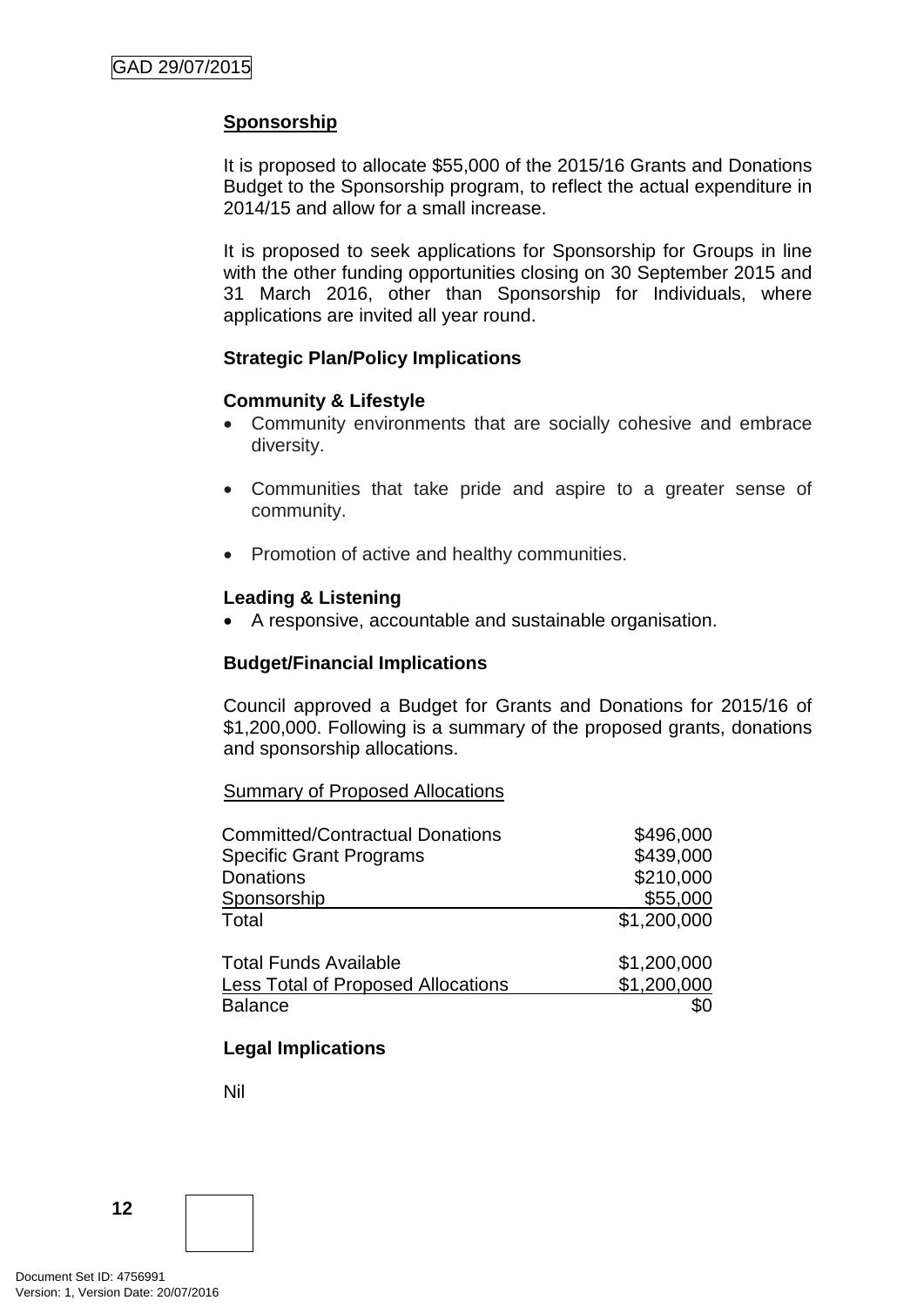# **Community Consultation**

Council's grants are advertised widely in the local community through the City's website, local media, Cockburn Soundings, and Council networks. It is recommended that advertising start immediately following the Council decision to ensure a wider representation of applications.

# **Attachment(s)**

- 1. Grants, Donations and Sponsorship Recommended Allocations Budget for 2015/16.
- 2. Cockburn Wetlands Precinct Reports from Cockburn Wetlands Education Centre and Native ARC.

# **Advice to Proponent(s)/Submissioners**

Submissioners have been advised that a decision will be made at the Council Meeting on 13 August 2015 and they will be advised of the outcome following this meeting.

# **Implications of Section 3.18(3) Local Government Act, 1995**

Nil

# **10. MOTIONS OF WHICH PREVIOUS NOTICE HAS BEEN GIVEN**

Nil

## **11. NOTICES OF MOTION GIVEN AT THE MEETING FOR CONSIDERATION AT NEXT MEETING**

Nil

## **12. NEW BUSINESS OF AN URGENT NATURE INTRODUCED BY DECISION OF MEETING BY COUNCILLORS OR OFFICERS**

Nil

# **13. MATTERS TO BE NOTED FOR INVESTIGATION, WITHOUT DEBATE**

Nil